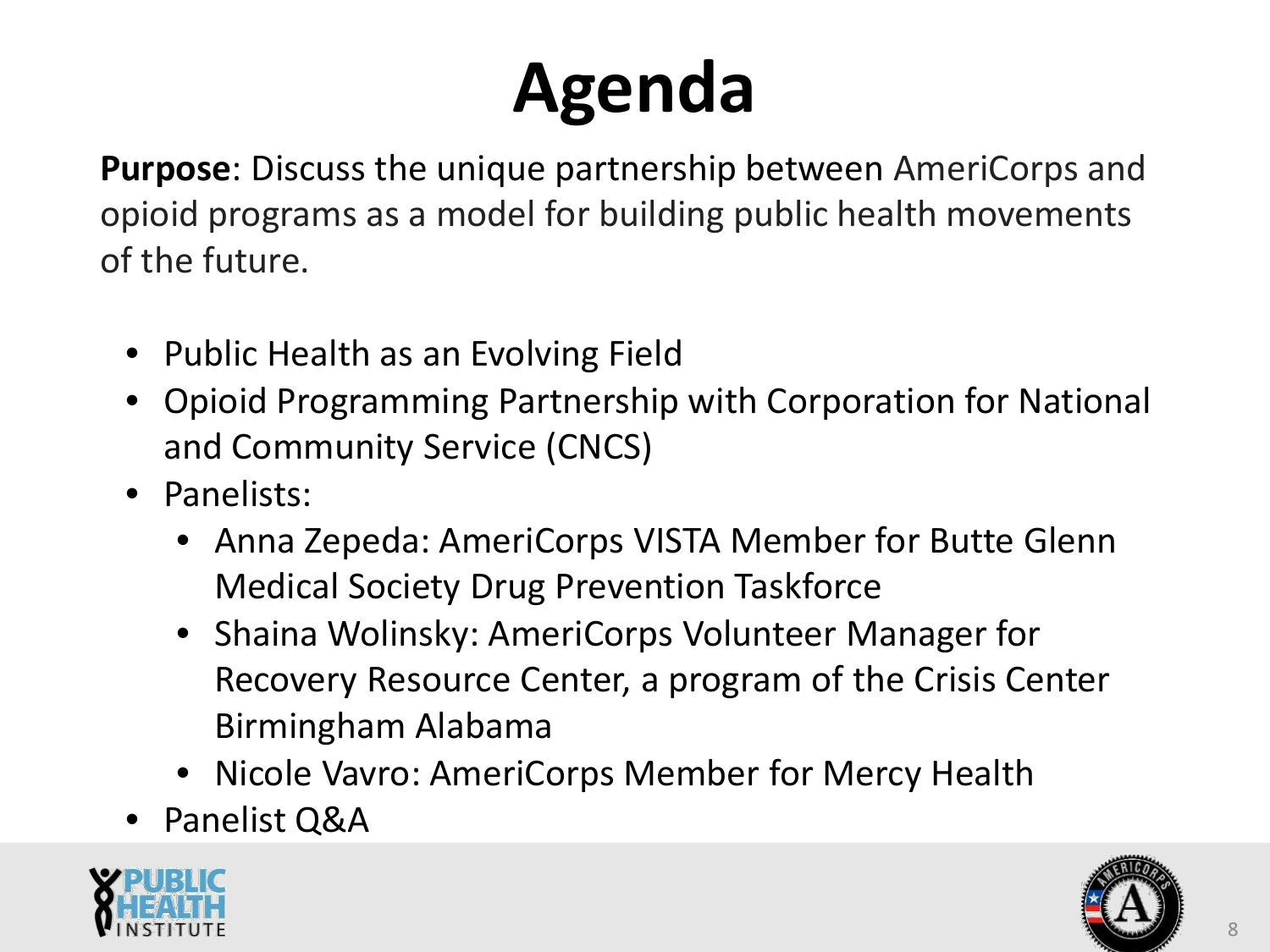# An Evolving Field



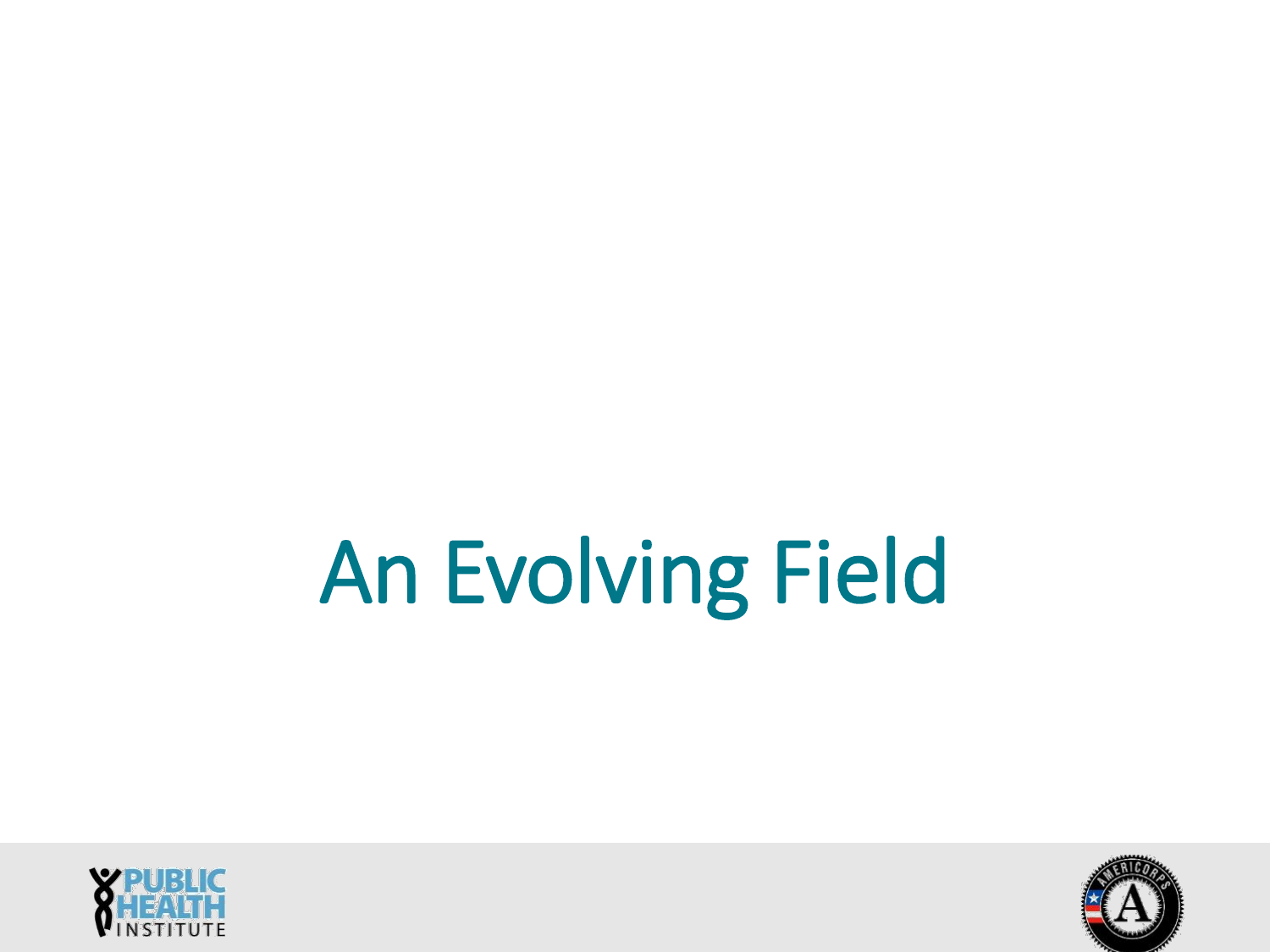

1. The Trust for America's *Blueprint for a Healthier America*



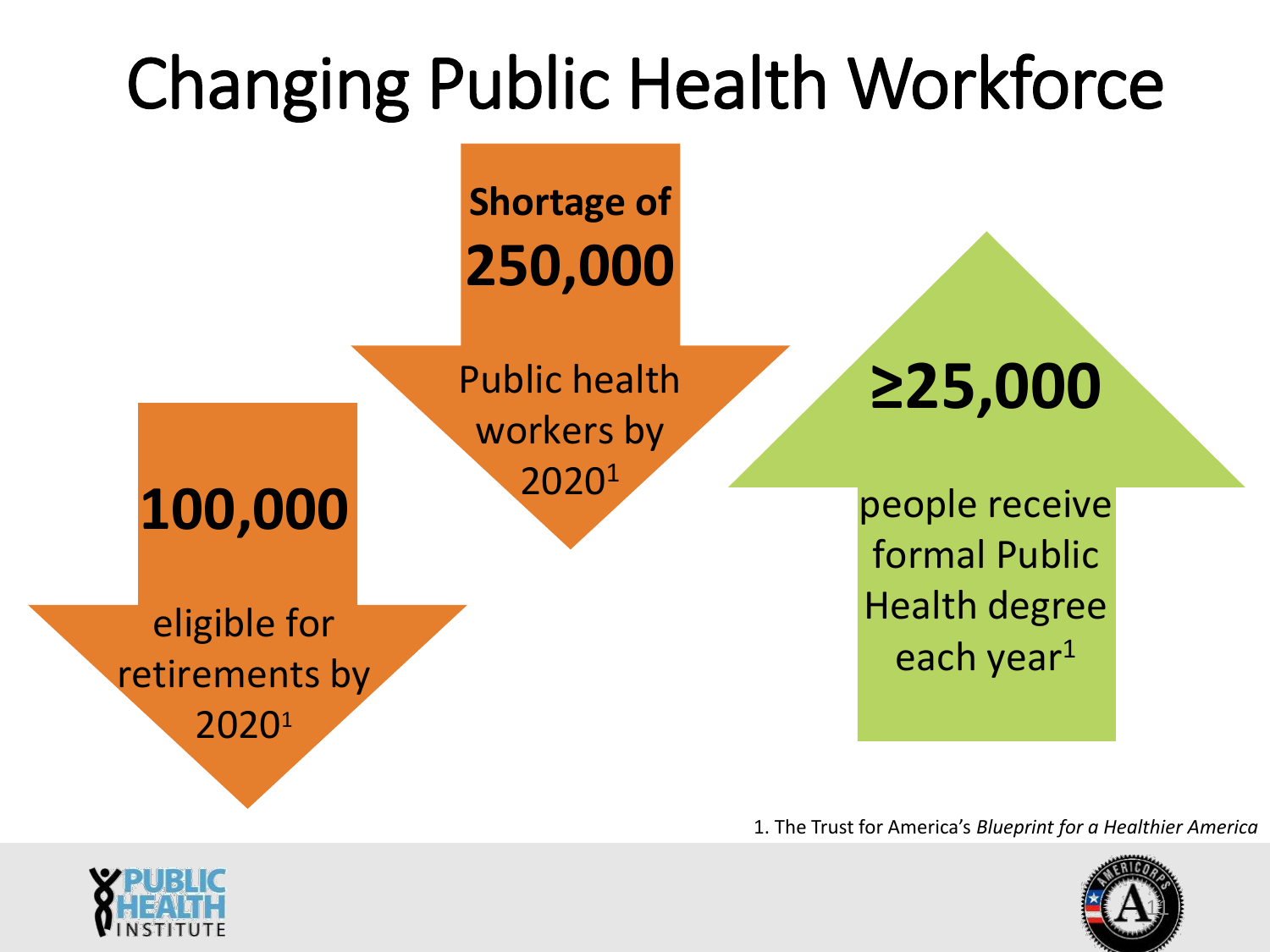### **Challenges in Messaging**

- Contentions times
- Echo chambers
- •Gaining trust





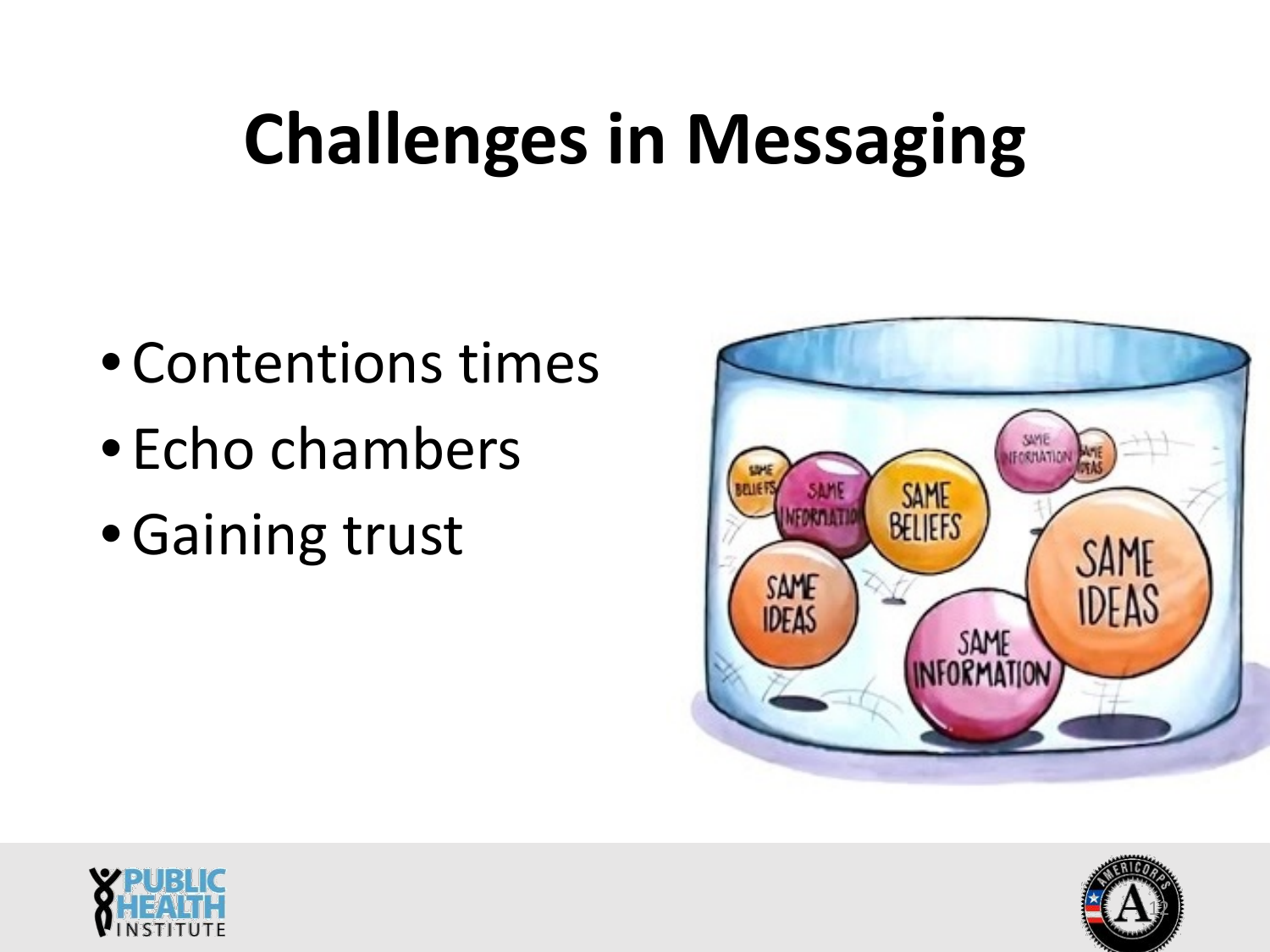### Movement Building

Silos and echo chambers





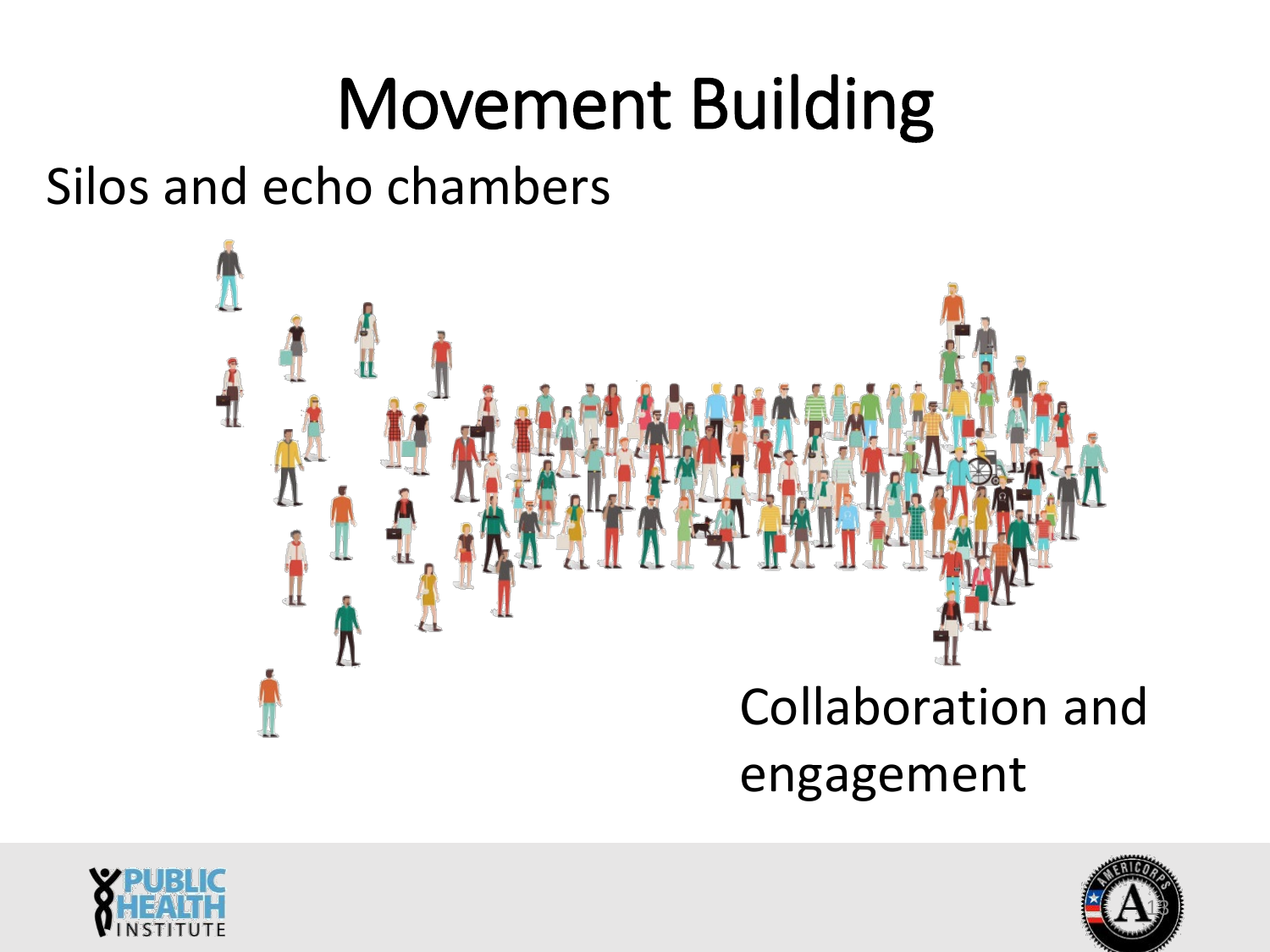# Case Study: **Opioid Programming Partnership with Corporation for National and Community Service (CNCS)**



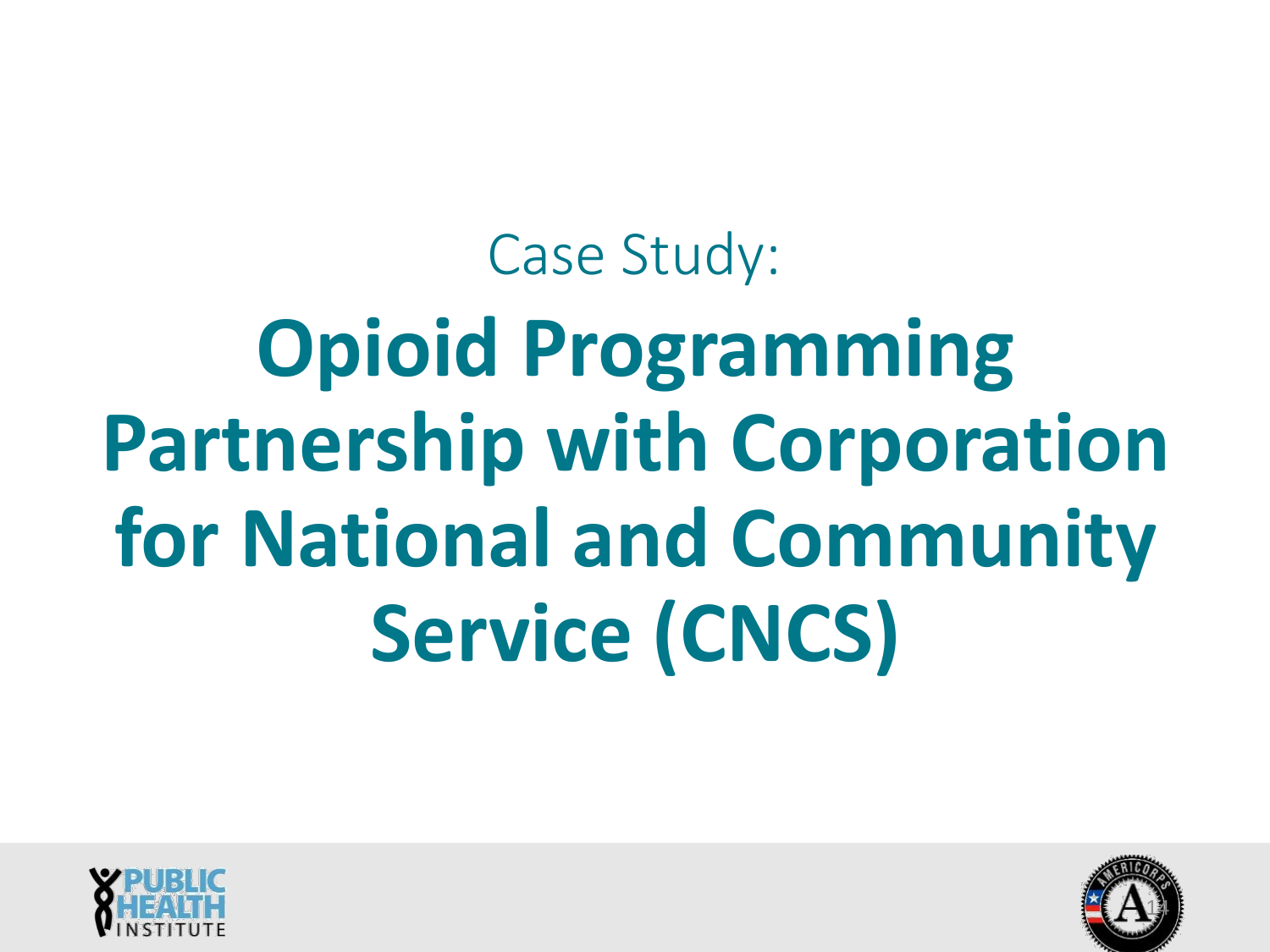

**CNCS Mission:** To improve lives, strengthen communities, and foster civic engagement through service and volunteering.

AmeriCorps Programs:

- Intensive service positions
- Pathways to enter the workforce
- End poverty through community mobilization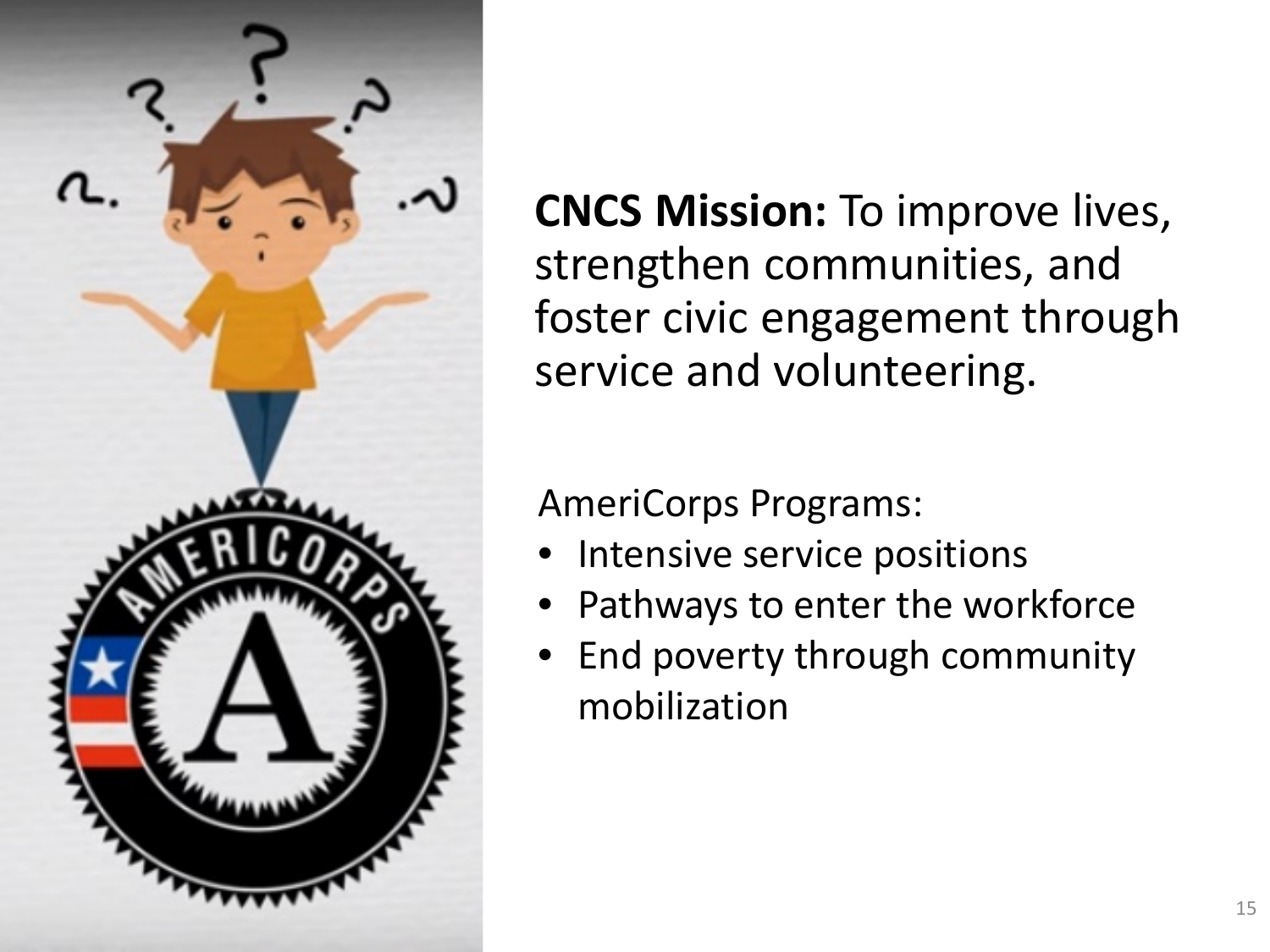#### Best Practices in Opioid Response



Cross-sector collaboration with local communities



Promoting Harm Reduction Activities



Advancing Medication Assisted Treatment (MAT) services



Stigma Reduction and community support



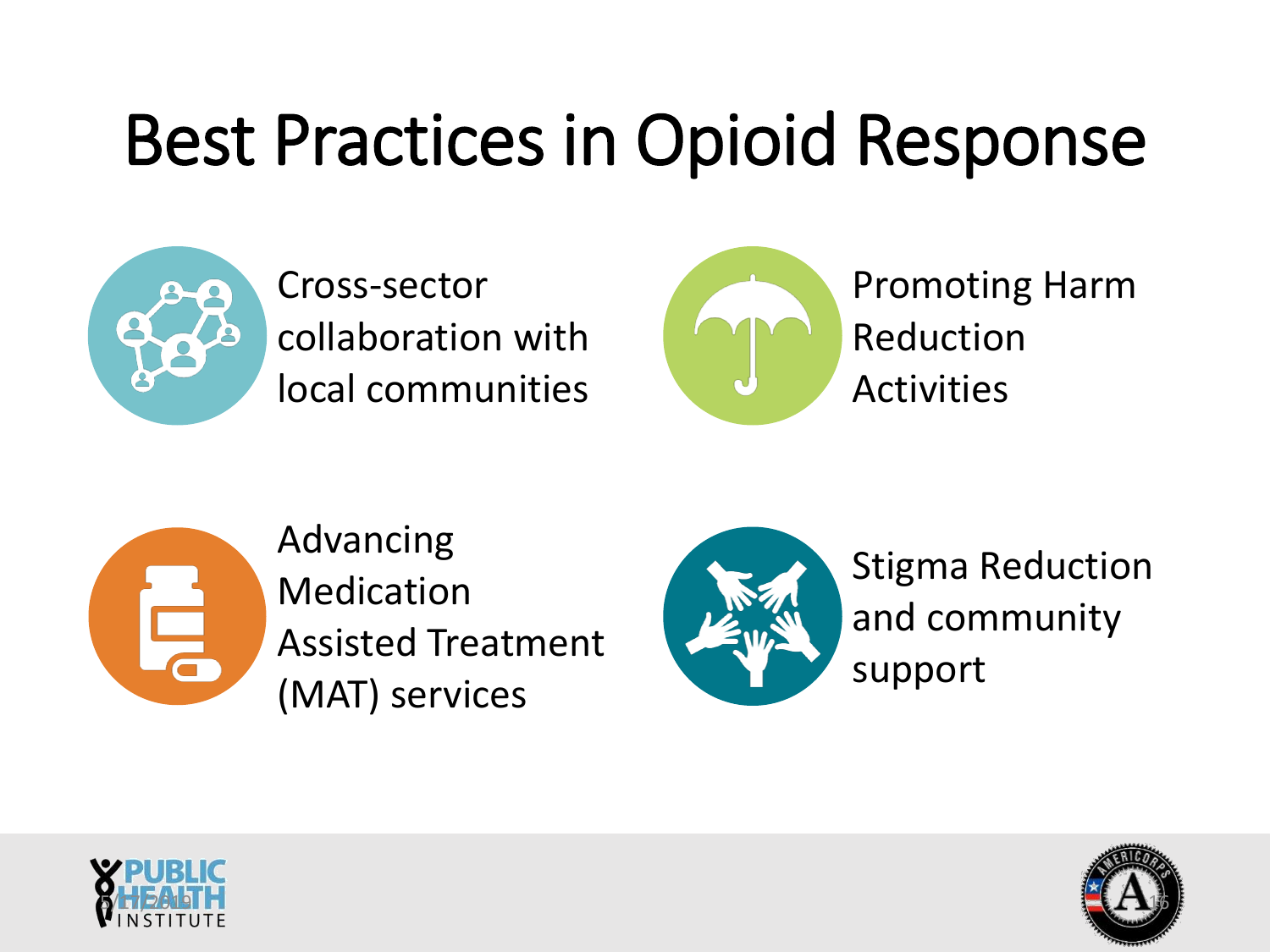### CNCS Role in Opioid Response

**210 projects** serving in all 50 states and D.C

#### **2,800 AmeriCorps members**

focused on substance abuse prevention, reduction, and recovery



**\$27.9 million** in opioid-related

AmeriCorps grants and project funding



 $\bigodot$ 

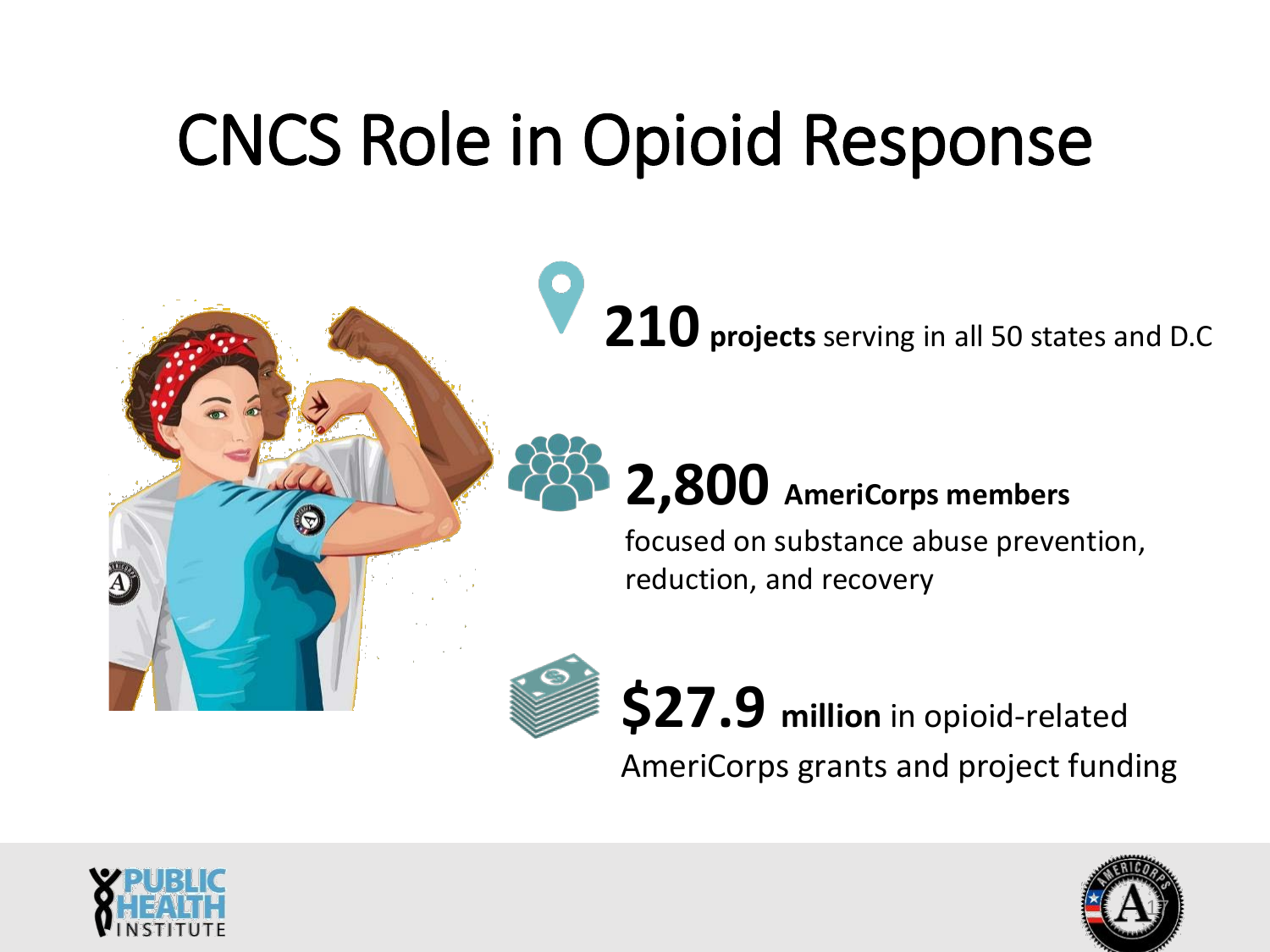#### A model for the future

#### National service can help foster healthy communities across the country



2. Still Serving: Measuring the Eight-Year Impact of AmeriCorps on Alumni



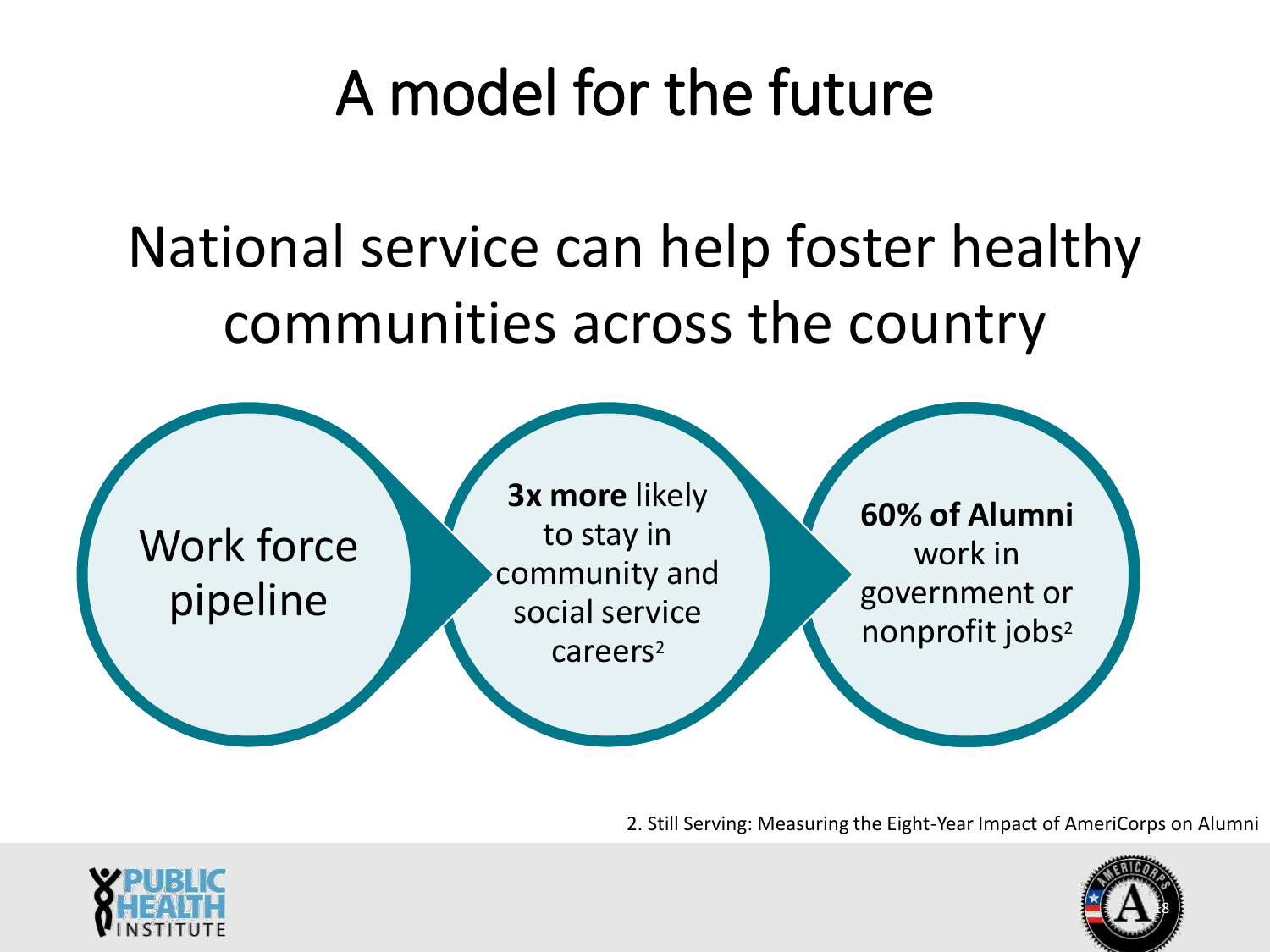### Leveraging Unique Skills





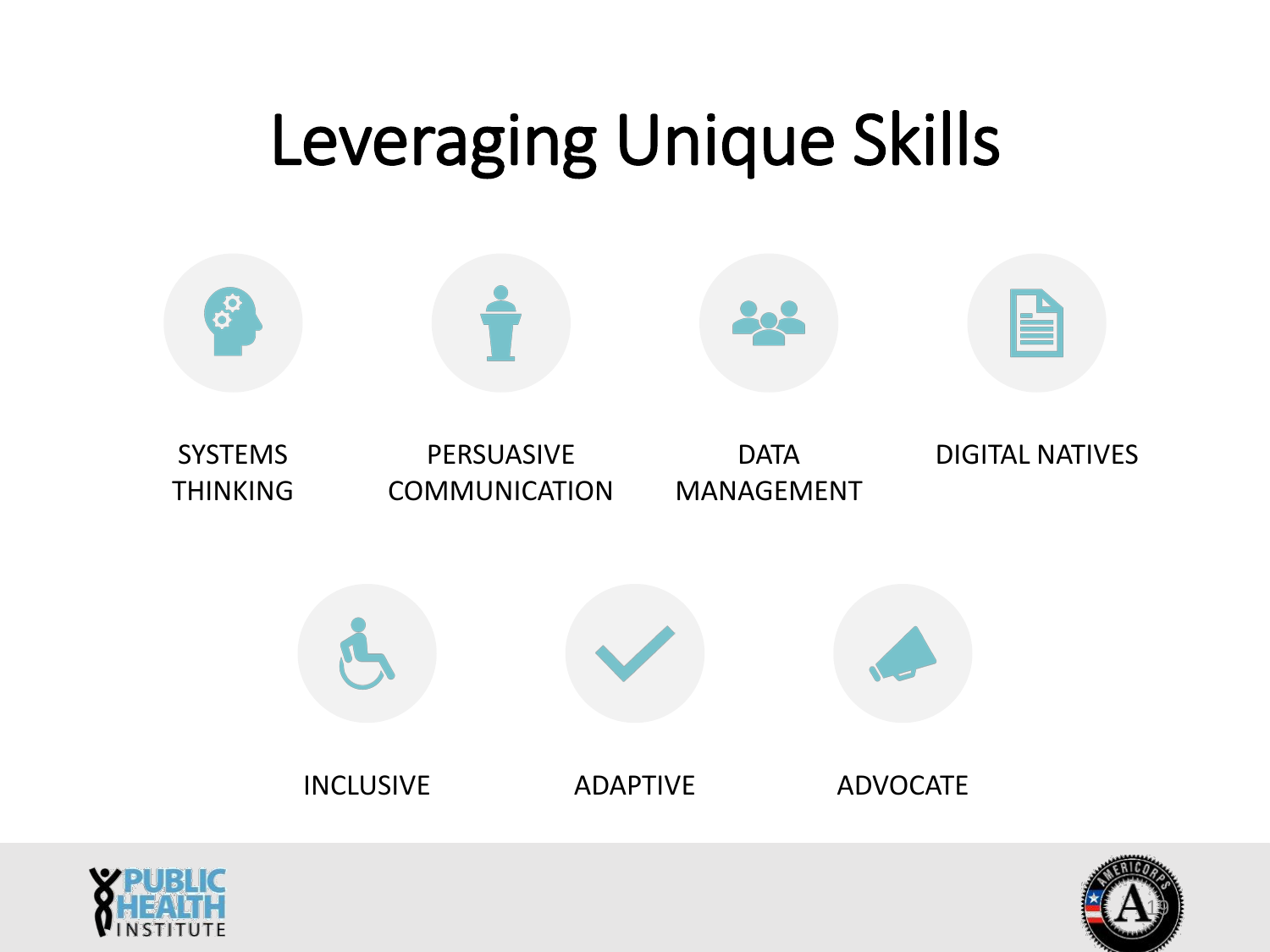# AmeriCorps Members Share Their Experience



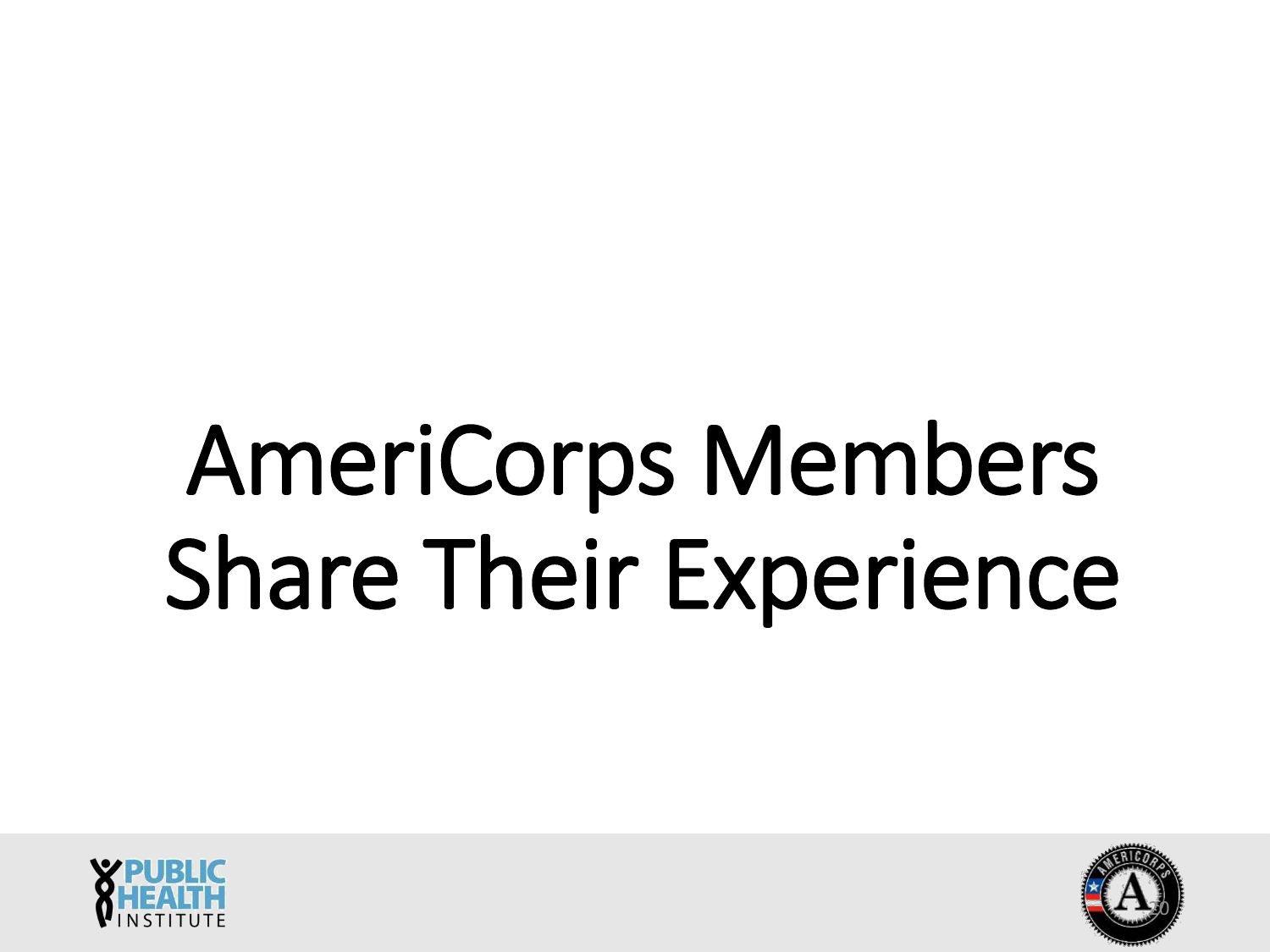# **California Opioid Safety Network (COSN)**



- The Accelerator Program
	- Provides local coalitions with **customized coaching, technical assistance and networking opportunities** to strengthen their impact.



- The Network
	- Statewide forum for all coalitions, organizations and individuals working to combat the opioid crisis in California.



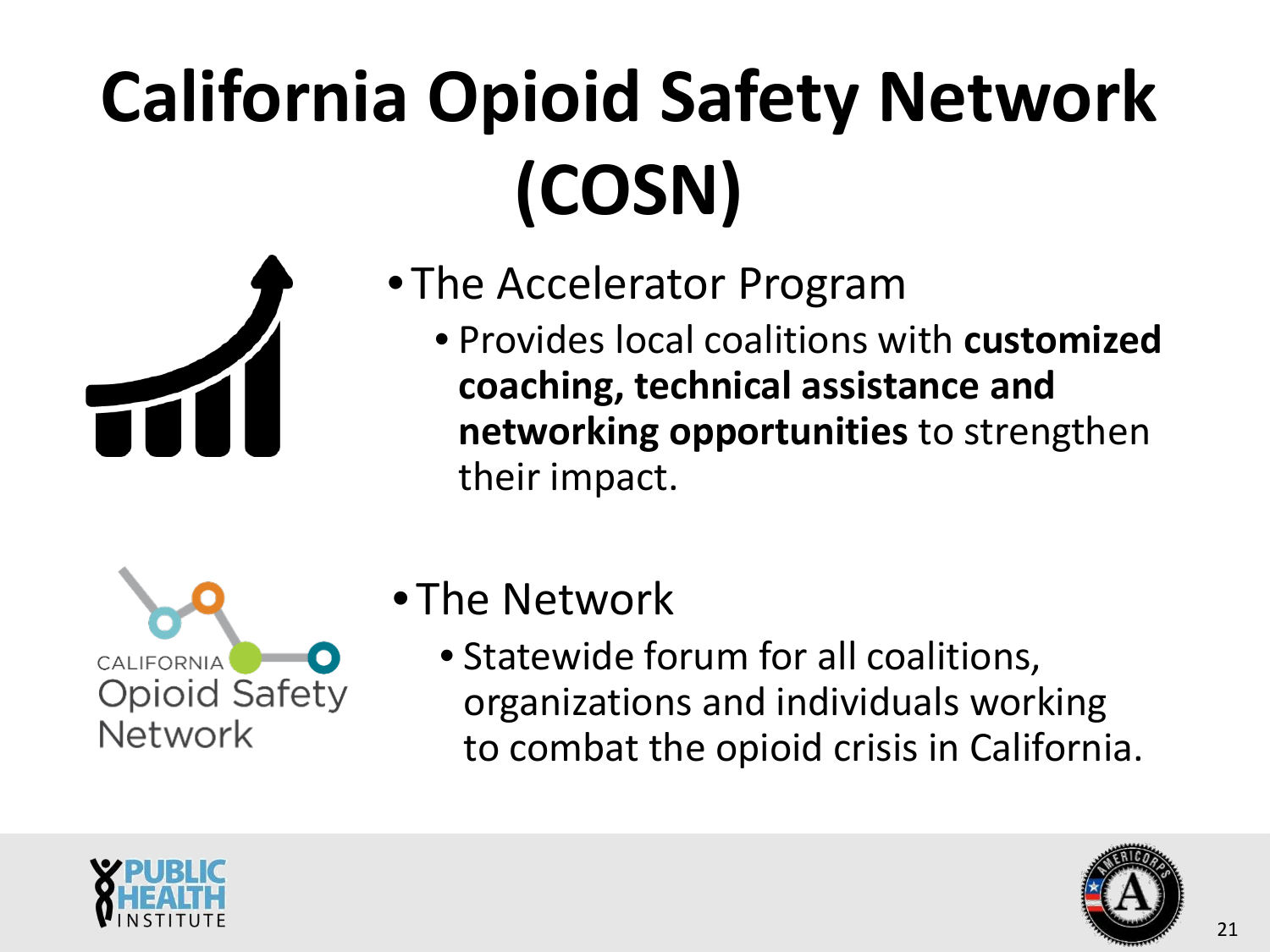### **What COSN Does**



#### •STRENGTHEN SYSTEMS

• Generate dialogue between sectors

#### •DEVELOP LOCAL RESPONSE

• Respond to community needs

#### •SUSTAIN ACTION

• Focus on long term solutions